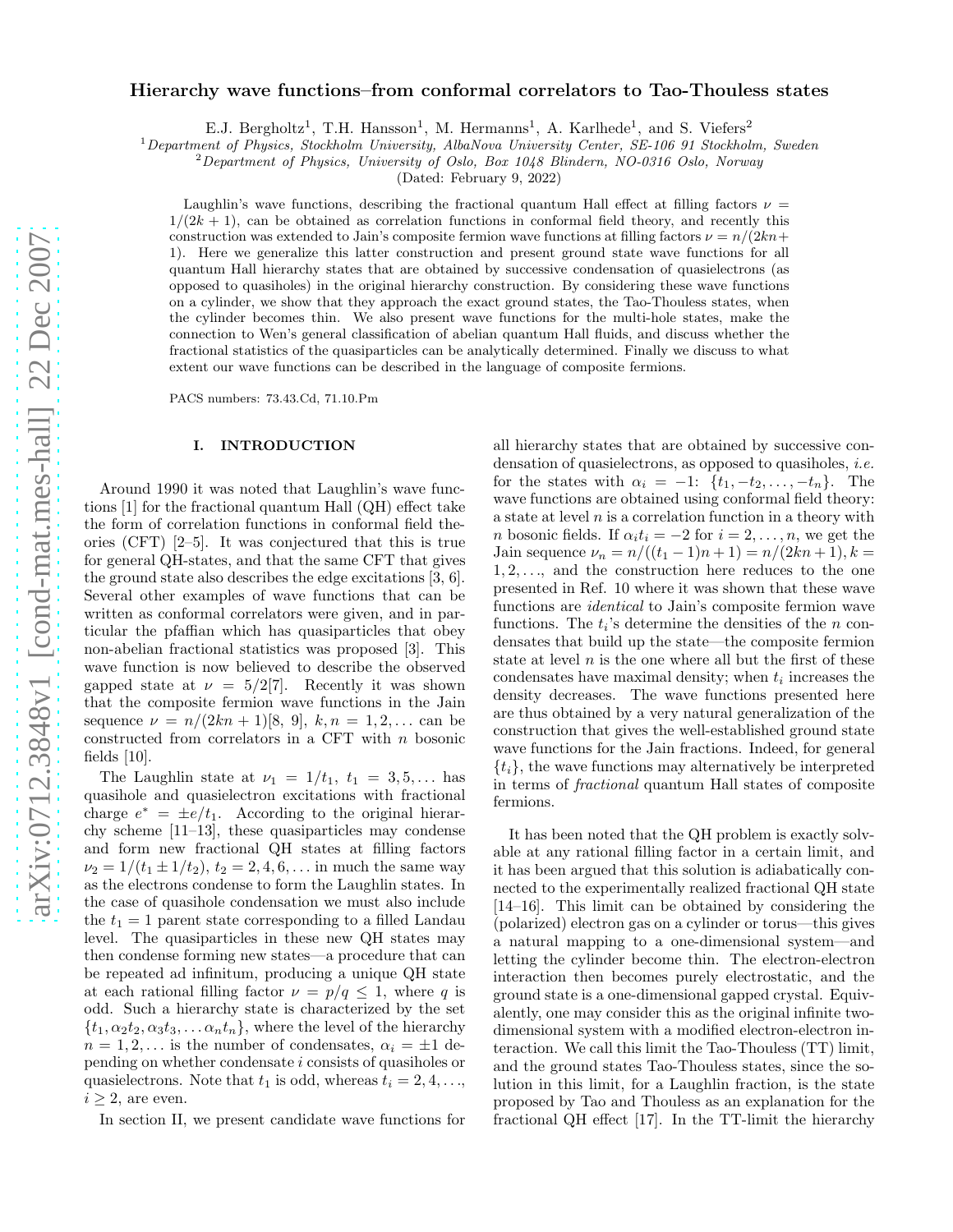construction of QH states as successive condensates of quasiparticles is manifest.

We have candidate bulk wave functions for hierarchy states that consist of condensates of quasielectrons only, but states involving condensations of quasiholes also exist. In the TT-limit, there is a TT-ground state at each  $\nu = p/q$ , q odd, that we believe corresponds to a potential bulk fractional QH state. In the occupation number representation used in the TT-limit, the particle-hole symmetry of the lowest Landau level is manifest. This is not the case for the wave functions, and we believe that it is for this technical reason that we have not been able to obtain explicit wave functions for condensates involving quasiholes.

In section III we show that the hierarchy wave functions  $\{t_1, -t_2, \ldots, -t_n\}$  that we construct using conformal techniques, reduce to the TT-states in the TT-limit, where they are constructed by  $n$  successive condensations of (quasi)electrons. In section IV we present the general quasihole wave functions and discuss their properties. Here we also explain how our wave functions fit into Wen's classification of abelian quantum Hall fluids. Finally, in section V we discuss the relationship between our proposed hierarchy wave functions and the composite fermion scheme.

The new ground state wave functions discussed here have been briefly reported in Ref. 15. Several earlier approaches to hierarchy wave functions, in addition to Jain's composite fermions, exist. In this context, we would like to refer to the construction of composite fermion wave functions directly in the lowest Landau level by Ginocchio and Haxton [18] and the work by Wojs, Quinn, and collaborators, see Ref. 19 and references therein. Hierarchy wave functions in terms of quasiparticle coordinates were obtained by Moore and Read using conformal techniques [3], whereas explicit wave functions were obtained by other methods by Greiter [20]; a conformal approach was used by Flohr and Osterloh [21].

## II. HIERARCHY WAVE FUNCTIONS

We here construct a unique ground state for each filling factor that is obtained, within the original hierarchy scheme, by successive condensation of quasielectrons. The state is obtained using conformal techniques generalizing the construction of the Laughlin states [3] and the Jain states [10].

First we recall the conformal field theory approach to the Laughlin states [3]. On the plane, with complex coordinates z, we introduce the vertex operator

$$
V_1(z) =: e^{i\gamma_1 \varphi_1(z)}: \ , \tag{1}
$$

where the normal ordering symbol : : will be suppressed in the following.  $\varphi_1(z)$  is a free massless holomorphic bosonic field, normalized so that the propagator becomes

$$
\langle \varphi_1(z)\varphi_1(w)\rangle = -\ln(z-w) . \tag{2}
$$

This implies that vertex operators obey the relation

$$
e^{i\alpha\varphi_1(z)}e^{i\beta\varphi_1(w)} = e^{i\pi\alpha\beta}e^{i\beta\varphi_1(w)}e^{i\alpha\varphi_1(z)}
$$
  
= 
$$
(z-w)^{\alpha\beta}e^{i\alpha\varphi_1(z)+i\beta\varphi_1(w)}
$$
  

$$
\sim (z-w)^{\alpha\beta}e^{i(\alpha+\beta)\varphi_1(w)}, \qquad (3)
$$

where the last line is the operator product expansion valid as  $z \to w$ . Note that  $e^{i\alpha\varphi_1(z)}$  and  $e^{i\beta\varphi_1(w)}$ (anti)commute if  $\alpha\beta$  is even (odd).

The Laughlin wave function is obtained as a correlation function in the CFT of a string of radially ordered operators

$$
\langle V_1(z_1)V_1(z_2)\dots V_1(z_N)\rangle = \prod_{i
$$

where  $\langle \ldots \rangle$  is an expectation value in a vacuum state with an appropriately chosen background charge [3, 10]. The crucial polynomial part follows directly from the operator product expansion in (3), whereas the gaussian factor is obtained from the background charge. In the following we will suppress all gaussian factors. Equation (4) gives the Laughlin wave functions at  $\nu = 1/t_1$  provided

$$
\gamma_1 = \sqrt{t_1}, \ \ t_1 = 3, 5, \dots \ . \tag{5}
$$

We note that these values are precisely the ones that make the operator  $V_1 = e^{i\gamma_1\varphi_1(z)}$  anticommute with itself; it is interpreted as an electron creation operator.

To obtain wave functions for hierarchy states at level n we define new operators recursively:

$$
V_{\alpha+1} = \partial V_{\alpha} e^{-i\varphi_{\alpha}/\gamma_{\alpha}} e^{i\gamma_{\alpha+1}\varphi_{\alpha+1}}, \tag{6}
$$

for  $\alpha = 1, 2, \ldots, n-1$ , where  $\varphi_{\alpha+1}$  is a new bosonic field obeying (2). Formally,  $V_{\alpha+1}$  are descendants of primary fields—the latter are exponentials of bosonic fields only, without derivatives. It can be shown analytically that, when going from any given level in the hierarchy to the next, it is necessary to introduce this additional partial derivative in order to produce non-zero wave functions. We shall elaborate on this point in section V. The vertex operators obey operator product expansions

$$
V_{\alpha}(z)V_{\alpha}(w) \sim' (z-w)^{s_{\alpha}}
$$
  
\n
$$
V_{\alpha}(z)V_{\beta}(w) \sim' (z-w)^{s_{\alpha\beta}},
$$
\n
$$
(7)
$$

where  $\sim'$  indicates that we have suppressed the derivatives. From (6) we find

$$
s_{\alpha+1} = s_{\alpha} + \gamma_{\alpha}^{-2} + \gamma_{\alpha+1}^{2} - 2
$$
  
\n
$$
s_{\alpha\beta} = s_{\beta\alpha} = s_{\alpha} - 1, \quad \text{for } \beta > \alpha .
$$
 (8)

From (5) we see that  $s_1 = t_1 = 3, 5, \ldots$  is an *odd* positive integer. We require this to be true for all  $s_{\alpha}$ , for the operators  $V_{\alpha}$  to anticommute; from (8) we see that this implies that  $\gamma_{\alpha}^{-2} + \gamma_{\alpha+1}^2$  is an even positive integer  $t_{\alpha+1}$ , thus

$$
\gamma_{\alpha+1} = \sqrt{t_{\alpha+1} - \gamma_{\alpha}^{-2}}
$$
,  $t_{\alpha+1} = 2, 4, 6, \dots$  (9)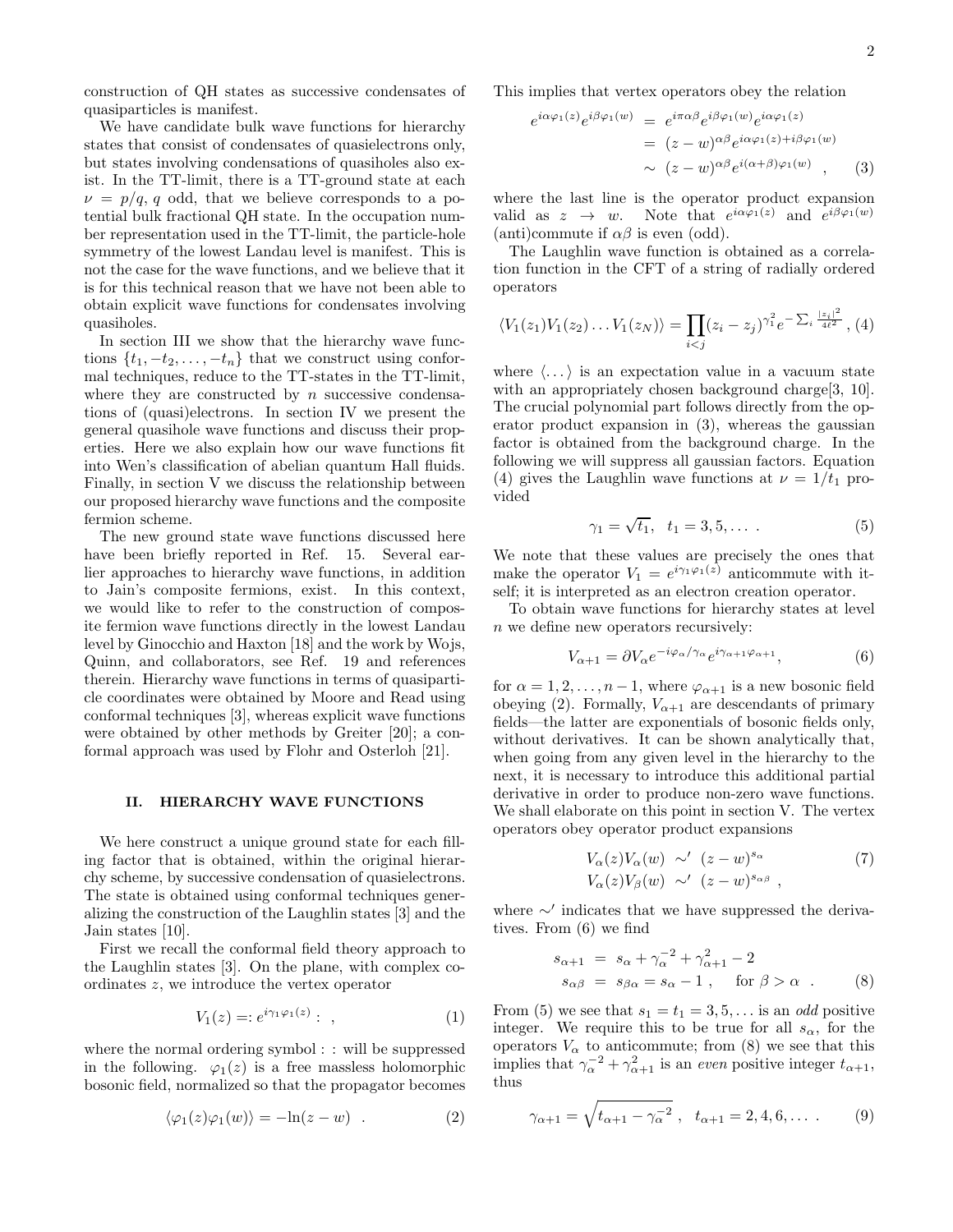The exponents  $s_{\alpha}, s_{\alpha\beta}$  in the operator product expansion (7) then become

$$
s_{\alpha} = s_{\alpha\beta} + 1 = \sum_{\gamma=1}^{\alpha} t_{\gamma} - 2(\alpha - 1) , \quad \beta > \alpha .
$$
 (10)

The wave function is obtained as the conformal correlator

$$
\Psi = \mathcal{A} \langle \prod_{\alpha=1}^{n} \prod_{i_{\alpha}=1}^{M_{\alpha}} V_{\alpha}(z_{i_{\alpha}}) \rangle , \qquad (11)
$$

where A denotes antisymmetrization, and  $M_{\alpha}$  is the number of particles in subset  $\alpha$ .

It is straightforward to evaluate the correlators in (11), and the explicit wave functions are in fact fully determined by the short distance behavior coded in the operator product expansion (7).[36] The coordinates are divided into n sets with  $M_{\alpha}$  particles in each, and the exponents in the polynomials are  $s_{\alpha}$  if both coordinates belong to set  $\alpha$  and  $s_{\alpha\beta}$  if the two coordinates belong to the different sets  $\alpha$  and  $\beta$ ; Equation (10) gives  $s_{\alpha}$  and  $s_{\alpha\beta}$  in terms of  $t_{\alpha}$ . At level n of the hierarchy, the wave function is

$$
\Psi = \mathcal{A}\{(1-1)^{s_1}\partial_2(2-2)^{s_2}\cdots\partial_n^{n-1}(n-n)^{s_n} \quad (12) \\
\times (1-2)^{s_{12}}(1-3)^{s_{13}}\cdots((n-1)-n)^{s_{n-1,n}}\},
$$

where

$$
\partial_{\alpha}^{\alpha-1}(\alpha-\alpha)^{s_{\alpha}} \equiv \prod_{i_{\alpha}=1}^{M_{\alpha}} \partial_{z_{i_{\alpha}}}^{\alpha-1} \prod_{i < j \in M_{\alpha}} (z_i - z_j)^{s_{\alpha}}
$$

$$
(\alpha - \beta)^{s_{\alpha\beta}} \equiv \prod_{i_{\alpha}=1}^{M_{\alpha}} \prod_{i_{\beta}=1}^{M_{\beta}} (z_{i_{\alpha}} - z_{i_{\beta}})^{s_{\alpha\beta}}, \qquad (13)
$$

and  $z_{i_{\alpha}}$  numbers the  $M_{\alpha}$  coordinates in set  $\alpha$ . (The derivatives in (13) act on all of  $\Psi$  in (12).)

From (12) and (13) we find that the highest power of a coordinate in subset  $\alpha$  is

$$
s_{\alpha}(M_{\alpha}-1)+\sum_{\beta\neq\alpha}^{n} s_{\alpha\beta}M_{\beta}-(\alpha-1) . \qquad (14)
$$

The numbers of particles,  $M_{\alpha}$ , in the subsets are determined by requiring the highest power in each subset to be equal (up to terms of order one)

$$
s_{\alpha}M_{\alpha} + \sum_{\beta \neq \alpha}^{n} s_{\alpha\beta}M_{\beta} = const. , \qquad (15)
$$

where the constant is independent of  $\alpha$ . This corresponds to the different sets of particles having the same size. Using  $(10)$ ,  $(15)$  implies

$$
M_{\alpha} = M_{\alpha+1} + (t_{\alpha+1} - 2) \sum_{\beta=\alpha+1}^{n} M_{\beta} , \qquad (16)
$$

for  $\alpha = 1, 2, \ldots n-1$ , from which one easily obtains  $M_{\alpha}$ in terms of  $M_n$  for given n. The filling factor of  $\Psi$  is

$$
\nu_n = \frac{1}{t_1 - \frac{1}{t_2 - \frac{1}{\overline{t_{n-1} - \frac{1}{t_n}}}}},\tag{17}
$$

in accordance with the hierarchy construction[11, 13]. This is determined in the TT-limit below but can also be obtained by counting the number of particles in the wave function (11) and calculating the area it covers.

## III. TAO-THOULESS LIMIT

To obtain the TT-limit of a wave function we first translate it to the cylinder[22, 23] and then let the circumference of the cylinder go to zero; for details see Ref. 16. This may equivalently be viewed as changing the hamiltonian while keeping the two-dimensional space infinite. The first step is achieved by the replacement

$$
z_i \to \beta_i \equiv e^{2\pi i z_i/L_1} \tag{18}
$$

in the polynomial part of the wave function. (In addition, the gaussian factor is changed according to:  $e^{-\sum_i |z_i|^2/4\ell^2} \to e^{-\sum_i |y_i|^2/2\ell^2}$ . This factor is unaffected by the limiting procedure.)  $z_i = x_i + iy_i$  are now complex coordinates on a cylinder with circumference  $L_1$  in the y-direction. A basis of lowest Landau level states is given by

$$
\psi_k = \pi^{-1/4} L_1^{-1/2} e^{2\pi i \frac{kx}{L_1}} e^{-(y+k2\pi \ell^2/L_1)^2/2\ell^2} \propto e^{-2(\frac{k\pi \ell}{L_1})^2} \beta^k , \quad k = 0, \pm 1, \pm 2, \dots \tag{19}
$$

Since  $\psi_k$  is centered at  $y = -k2\pi \ell^2/L_1$ , this maps the lowest Landau level onto a one-dimensional lattice model, where the momentum in the x-direction,  $2\pi k/L_1$ , numbers the sites. The next step is to translate the manyparticle wave function to the occupation number basis by expressing it in terms of the single-particle wave functions  $\psi_k$  using (19). For a generic term in the polynomial we have (in the following we put  $\ell = 1$ )

$$
\prod_{i} \beta_i^{k_i} \propto e^{2(\frac{\pi}{L_1})^2 \sum_i k_i^2} \prod_i \psi_{k_i}(z_i) \quad ; \tag{20}
$$

hence, when  $L_1 \rightarrow 0$ , the wave function approaches the occupation number state which maximizes  $\sum_i k_i^2$ . The momentum  $K = \sum_i k_i$  is conserved—all components of the wave function in the occupation number basis have the same  $K$ . Thus the task is to find the term in the polynomial (12) that has largest possible  $\sum_i k_i^2$  for given  $K = \sum_i k_i$ . Since the state is fermionic, all  $k_i$  will be different. In fact, all we have to do is to find one term that maximizes  $\sum_i k_i^2$  among the terms where all  $k_i$  are different; the partners giving the antisymmetrization will be there automatically, and the terms with equal  $k_i$ 's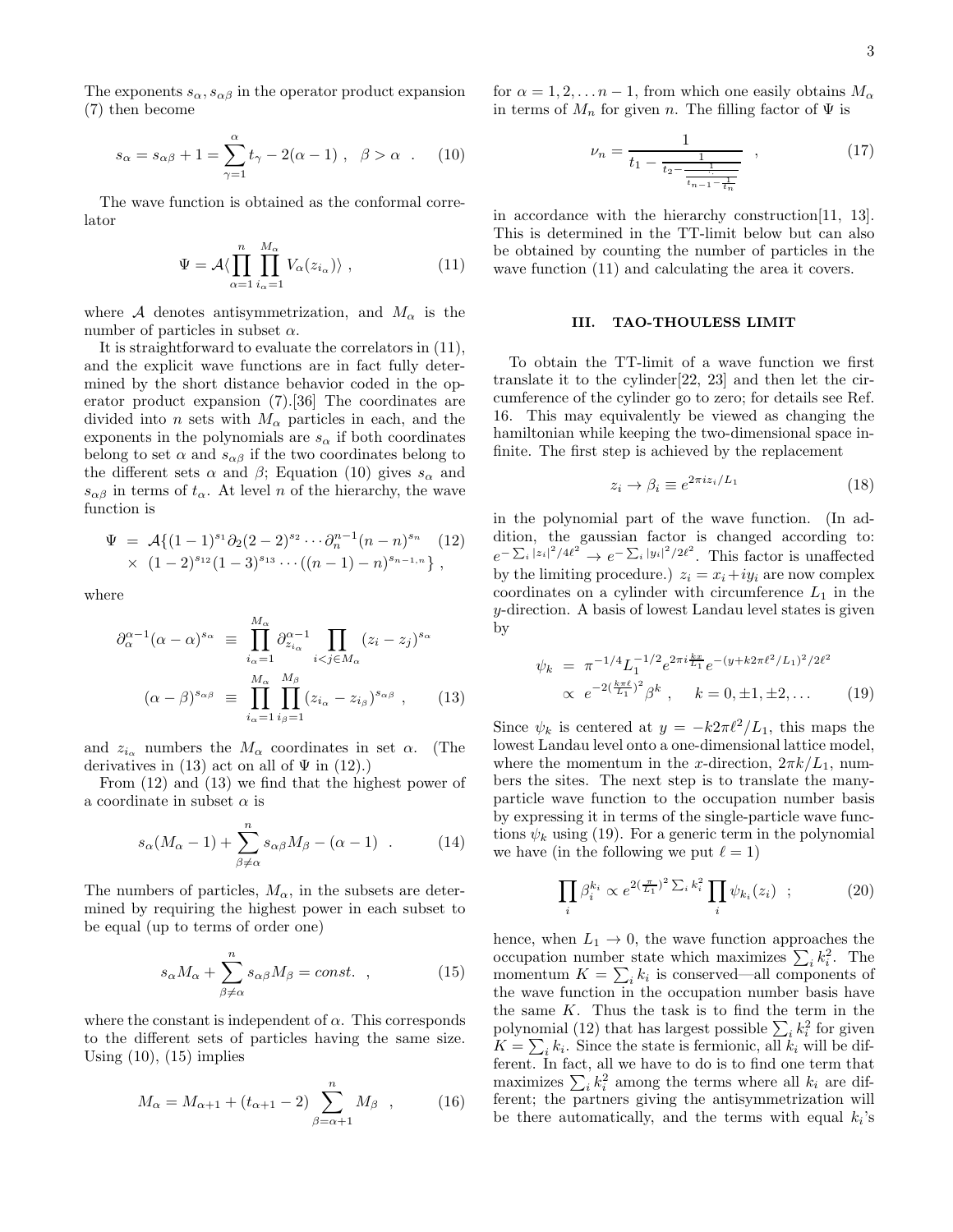cancel by antisymmetrization. The term with the obtained set  $\{k_i\}$  gives the state in the TT-limit: the electrons occupy the sites  $\{k_i\}$  on the one-dimensional lattice, and the wave function is the single Slater determinant Det $[\psi_{k_i}(z_j)].$ 

The term that maximizes  $\sum_i k_i^2$  for given  $K = \sum_i k_i$ is obtained by first finding a coordinate with the largest  $k_i$ , then among the terms with this coordinate and this  $k_i$  find a new coordinate with the next largest  $k_i$  and so on. (Note that the coordinates in the different sets have different maximal  $k$ , and that we may assume that  $k_i > 0$ , for all i, since shifting all  $k_i$ 's by the same constant just amounts to a rigid translation of the state along the cylinder.)

Subtracting the common constant in (15) from (14), we find that the highest power of a coordinate in subset  $\alpha$  is

$$
\kappa_{\alpha} \equiv -s_{\alpha} - (\alpha - 1) = -\sum_{\beta=1}^{\alpha} t_{\beta} + \alpha - 1 \quad . \tag{21}
$$

We now pick a coordinate with the highest  $\kappa_{\alpha}$  and restrict to the terms that contain this coordinate to this power  $k_1 \equiv \max \kappa_\alpha$ . We then determine the highest powers in the subsets  $\alpha$  of the remaining coordinates in these terms by inspecting the wave function in (12). These powers are obtained from the ones defined in (21) by  $\kappa_{\alpha} \to \kappa_{\alpha} + \delta \kappa_{\alpha}$ , where

$$
\begin{aligned}\n\delta \kappa_{\gamma} &= -s_{\gamma} \\
\delta \kappa_{\beta} &= -s_{\beta \gamma} , \quad \beta \neq \gamma \quad ,\n\end{aligned} \tag{22}
$$

where  $\gamma$  is the subset that had the highest power. We again pick a coordinate with the highest  $\kappa_{\alpha}$  and restrict to the terms that contain this coordinate to this power  $k_2 \equiv \max \kappa_\alpha$ . Repeating this procedure we eventually find the set  $\{k_1, k_2, \ldots k_N\}$  that gives the state in the TT-limit.

To reveal the general structure of the hierarchy it is convenient to introduce the differences

$$
\Delta_{\alpha} \equiv \kappa_1 - \kappa_{\alpha} , \quad \alpha = 2, 3 \dots n . \tag{23}
$$

From (21), we find their initial values

$$
\Delta_{\alpha}^{(0)} = \sum_{\beta=2}^{\alpha} t_{\beta} - (\alpha - 1) , \qquad (24)
$$

which are positive and increasing  $0 < \Delta_{\alpha} < \Delta_{\alpha+1}$ . From (22) we find how  $\Delta_{\alpha}$  changes. Letting  $\gamma$  be the subset with the highest power, we find

$$
\gamma = 1: \quad \delta \Delta_{\alpha} = s_{1\alpha} - s_1 \n\gamma \ge 2: \quad \delta \Delta_{\gamma} = s_{\gamma} - s_{1\gamma} \n\delta \Delta_{\alpha} = s_{\alpha\gamma} - s_{1\gamma} , \quad \alpha \neq \gamma ; \quad (25)
$$

in terms of  $t_{\alpha}$ , this becomes

$$
\gamma = 1: \quad \delta \Delta_{\alpha} = -1
$$
  

$$
\gamma \ge 2: \quad \delta \Delta_{\alpha} = \sum_{\beta=2}^{\alpha} t_{\beta} - 2(\alpha - 1) , \quad \alpha < \gamma
$$
  

$$
\delta \Delta_{\gamma} = \sum_{\beta=2}^{\gamma} t_{\beta} - 2(\gamma - 1) + 1 ,
$$
  

$$
\delta \Delta_{\alpha} = \delta \Delta_{\gamma} - 1 , \quad \alpha > \gamma . (26)
$$

We are now ready to determine the states in the TTlimit. At the first level of the hierarchy,  $n = 1$ , there is only one subset of coordinates in (12) and the highest power changes by  $\delta \kappa_1 = -t_1$  in each step, according to (22). Thus  $\{k_i\} = \{0, -t_1, -2t_1, -3t_1, \ldots\}$ , where we have arbitrarily chosen  $k_1 = 0$ . In terms of the onedimensional lattice this is a periodic system with one electron on every  $t_1$ :th site, *i.e.*, a crystal with unit cell

$$
\mathbf{C}^{(1)} = 0_{t_1 - 1} \mathbf{1} \ , \quad \nu_1 = \frac{1}{t_1} \ . \tag{27}
$$

We use a notation where  $1(0)$  denotes that a site is occupied(empty) and  $0<sub>2</sub>1 = 001$  etc. These are the states proposed by Tao and Thouless for the fractional quantum Hall effect[17]; we see that they are the TT-limits of the Laughlin states[23].

From the relations

$$
\begin{aligned}\n\delta \kappa_1 &= -t_1 , \quad \gamma = 1 \\
\delta \kappa_1 &= -t_1 + 1 , \quad \gamma \ge 2 ,\n\end{aligned} \tag{28}
$$

which follow from (22), the initial values  $\Delta_{\alpha}^{(0)}$ , and (26), we determine the sequence of  $\{\kappa_1, \Delta_\alpha\}$ 's at higher levels of the hierarchy. These give the largest  $\kappa_{\alpha}$ 's, *i.e.* the  $k_i$ 's giving the state. It turns out that independent of the initial value, the sequence of  $\{\Delta_{\alpha}\}$ 's is periodic, except for possible edge effects that we ignore, and that it contains the configuration  $\{\Delta_{\alpha}\} = \{0, 0, \ldots 0, -1\}$ [37]; we will take this, rather than  $(24)$ , as the initial configuration when determining the sequence. In addition we set the initial largest  $\kappa_{\alpha}$ , which is  $\kappa_1$ , to zero.

At the second level,  $n = 2$ , we find the results in Table I. For clarity we have included  $\kappa_2 = \kappa_1 - \Delta_2$  explicitly. The last column gives  $\gamma$ , the group which has the largest  $\kappa_{\alpha}$ . The state is periodic since  $\{\Delta_2\}$  returns to its initial value at the last step. The highest  $\kappa_{\alpha}$  at each step is shown in bold face, and these give  ${-k<sub>i</sub>} = {(0), t<sub>1</sub>, 2t<sub>1</sub>, 3t<sub>1</sub>, ... (t<sub>2</sub> - 1)t<sub>1</sub>, t<sub>2</sub>t<sub>1</sub> - 1} (Where$  $k_1 = 0$  is set in parenthesis since it belongs to the next unit cell. If two  $\kappa_{\alpha}$  are equal we choose by convention the one with the smallest  $\alpha$ .) This gives us the unit cell

$$
\mathbf{C}^{(2)} = \{0_{t_1-1}1\}_{t_2-1}0_{t_1-2}1 \ , \quad \nu_2 = \frac{1}{t_1 - \frac{1}{t_2}} \ , \quad (29)
$$

where the filling factor is obtained by simply counting the number of ones and sites in  $\mathbf{C}^{(2)}$ . Note that the unit cell at level one is repeated  $t_2 - 1$  times in  $\mathbb{C}^{(2)}$ .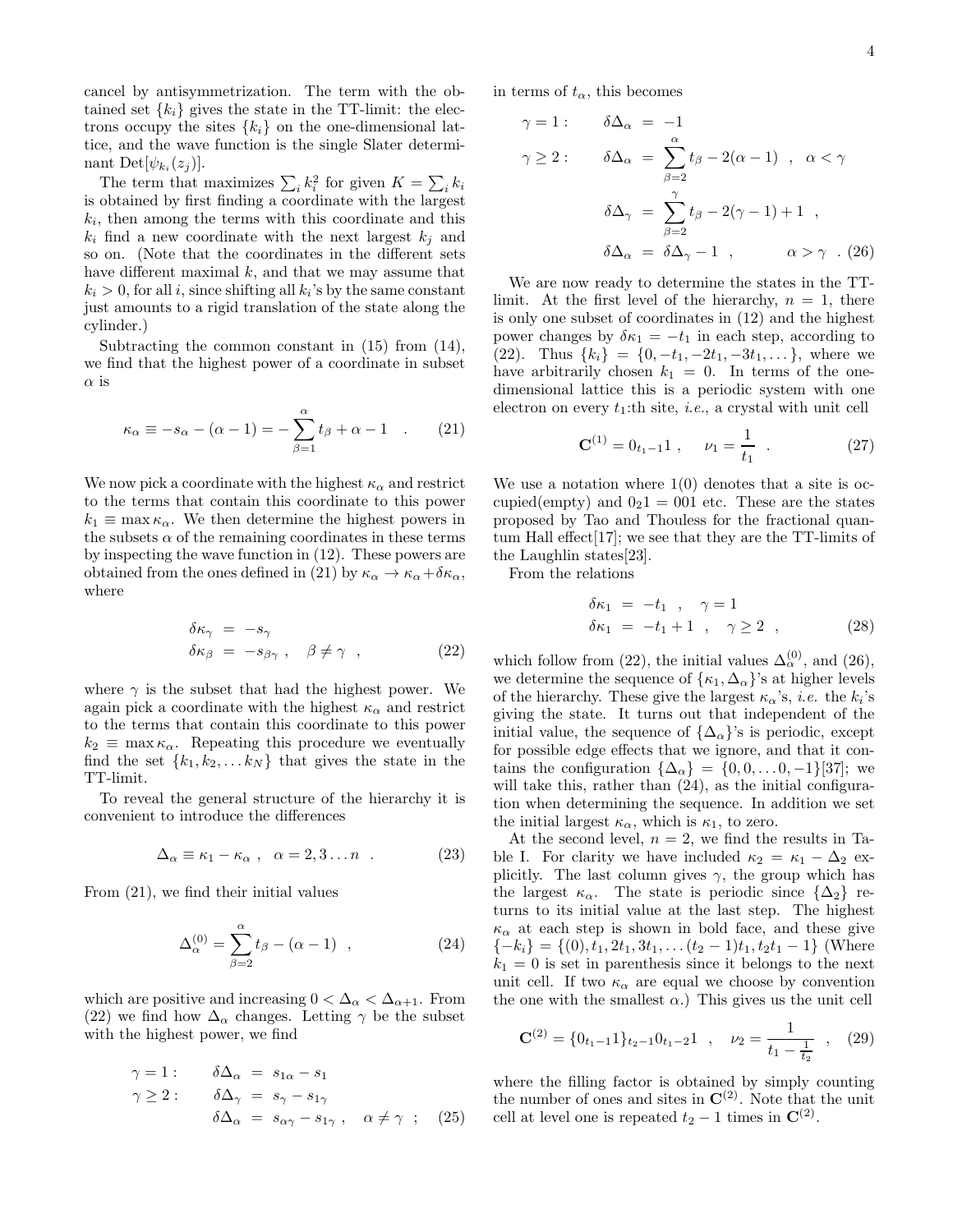| Table I: Level two |                                          |      |                                                     |  |  |
|--------------------|------------------------------------------|------|-----------------------------------------------------|--|--|
| $\kappa_1$         | $\kappa_2$                               |      | $\Delta_2$ $\gamma$ , $(\kappa_\gamma \text{ max})$ |  |  |
| $-1$               | 0                                        | $-1$ | 2                                                   |  |  |
| $-t_1$             | $-t_1-t_2+2$ $t_2-2$                     |      |                                                     |  |  |
| $-2t_1$            | $-2t_1-t_2+3$ $t_2-3$                    |      |                                                     |  |  |
|                    |                                          |      |                                                     |  |  |
|                    |                                          |      |                                                     |  |  |
|                    |                                          |      |                                                     |  |  |
|                    | $-(t_2-1)t_1$ $-(t_2-1)t_1$              |      |                                                     |  |  |
| $-t_2t_1$          | $-\mathbf{t_2}\mathbf{t_1} + \mathbf{1}$ | -1   | 2                                                   |  |  |

Table II: Level three

| $\kappa_1$                           | $\Delta_2$ | $\Delta_3$          | $\gamma, (\kappa_{\gamma} \text{ max})$ |
|--------------------------------------|------------|---------------------|-----------------------------------------|
| $-1$                                 | 0          | $-1$                | 3                                       |
| $-t_1$                               |            | $t_2-2$ $t_2+t_3-4$ | 1                                       |
| $\cdot$                              |            |                     |                                         |
| $-t_2t_1$                            |            | $-1$ $t_3-3$        | 2                                       |
| $-t_2t_1+1-t_1$                      |            | $t_2-2$ $t_2+t_3-5$ | 1                                       |
|                                      |            |                     |                                         |
| $-2t_2t_1+1$                         |            | $-1$ $t_3-4$        | $\overline{2}$                          |
|                                      |            |                     |                                         |
| $(t_3-1)(-t_2t_1+1)-t_1 t_2-2-t_2-2$ |            |                     | 1                                       |
|                                      |            |                     |                                         |
| $-t_3t_2t_1+t_3-1$                   | $-1$       | $-1$                | 2                                       |
| $-t_3t_2t_1+t_3-t_1$                 |            | $t_2-2 \t t_2-3$    | 1                                       |
|                                      |            |                     |                                         |
| $-t_3t_2t_1+t_3+t_1(1-t_2)$          | 0          | $-1$                | 3                                       |

At the third level of the hierarchy,  $n = 3$ , we obtain the sequences in Table II. By comparing  $\{\kappa_1, \Delta_2, \gamma\}$  in the two tables, we see that the structure at level two is first repeated  $t_3 - 1$  times at level three, thus  $\mathbf{C}^{(3)} =$  $\mathbf{C}_{t_3-1}^{(2)}$ **a**. Here **a** is obtained from the last part in Table II; it differs from the  $\mathbf{C}^{(2)}$ -parts in that one  $\mathbf{C}^{(1)}$  is missing.  $\mathbf{a} = \mathbf{C}_{t_2-2}^{(1)} 0_{t_1-2} 1$ . Thus the TT-states at level three are

$$
\mathbf{C}^{(3)} = \{ \{0_{t_1-1}\}_{t_2-1} 0_{t_1-2} 1 \}_{t_3-1} \{0_{t_1-1}\}_{t_2-2} 0_{t_1-2} 1
$$
  

$$
\nu_3 = \frac{1}{t_1 - \frac{1}{t_2 - \frac{1}{t_3}}} \tag{30}
$$

By pondering the relation (26) one realizes that this structure extends to general level  $n$ , and that the unit cells for the states in the TT-limit obey the relation

$$
\mathbf{C}^{(n)} = \mathbf{C}_{t_n-1}^{(n-1)} \overline{\mathbf{C}^{(n-2)}} \quad , \quad \mathbf{C}^{(0)} \equiv 0 \quad , \quad n = 1, 2, \dots \quad (31)
$$

Here  $\mathbf{C}_t^{(n-1)}$  indicates that  $\mathbf{C}^{(n-1)}$  is repeated t times and  $\overline{\mathbf{C}^{(n-2)}}$  is the complement of  $\mathbf{C}^{(n-2)}$  in the unit cell  ${\bf C}^{(n-1)}$ , *i.e.*  ${\bf C}^{(n-2)}{\bf C}^{(n-2)} = {\bf C}^{(n-1)}$ . These unit cells

are the ground states in the TT-limit[16], and the filling factors are the ones in (17). Moreover,  $\overline{C^{(n-2)}}$  are the fractionally charged quasielectrons in the ground state with unit cell  $\mathbf{C}^{(n-1)}$  and hence the state with unit cell  $\mathbf{C}^{(n)}$  is, according to (31), a condensate of the quasielectrons in the state with the unit cell  $\mathbf{C}^{(n-1)}$ . Thus the original hierarchy construction is manifest in the TTlimit.

# IV. QUASIHOLES AND QUASIELECTRONS

In Ref. 10 it was shown how to construct quasihole wave functions for the Jain series, and how to relate these to Wen's general classification[6] of abelian quantum Hall fluids. An abelian fluid (on a flat manifold) at level  $n$  is specified by an  $n \times n$  matrix **K**, an *n*-dimensional charge vector **t**, and *n* distinct *n*-dimensional vectors  $\mathbf{l}^{(\alpha)}$ . Here we first generalize the quasihole construction to all the hierarchy states discussed above and give an explicit expression for the general multi-hole wave function. We then briefly discuss the quasielectron wave functions, but without giving explicit formulae. Next we make the connection to Wen's classification, and give explicit formulae for the quantities  $K$ ,  $t$  and  $l$ . We end this section with a critical discussion of the status of fractional statistics in the hierarchy states.

### A. Quasihole wave functions

First we express the *n* electron operators  $(6)$ , at level  $n$ , in the form

$$
V_{\alpha} = \partial^{\alpha - 1} e^{i \mathbf{Q}^{(\alpha)} \cdot \varphi} \quad , \tag{32}
$$

which is suitable for actually evaluating the correlators. Here  $\varphi = (\varphi_1, \varphi_2, \dots \varphi_n)$ , and  $\mathbf{Q}^{(\alpha)}$  has components  $Q_\beta^{(\alpha)}\,=\,q_\beta^{(\alpha)}$  $\int_{\beta}^{(\alpha)} / R_{\beta}$ , where  $q_{\beta}^{(\alpha)}$  $\int_{\beta}^{(\alpha)}$  are integers and  $R_{\beta}$  is the compactification radius of the field  $\varphi_{\beta}$ . The  $U(1)$  charge associated with the current  $J(z) = i \sum_{\alpha} c_{\alpha} \partial \varphi_{\alpha}(z) =$  $i\mathbf{c} \cdot \partial \varphi$ , where the components of the "charge vector" **c** are  $c_{\alpha} = 1/R_{\alpha}$ , measures the "depletion" of the quantum Hall fluid, and is thus closely connected to the electric charge. The condition that the charges of the electron fields all equal one (we shall give charge in units of the electron charge  $-e$ ) leads to the sum rule

$$
\sum_{\beta=1}^{n} Q_{\beta}^{(\alpha)} / R_{\beta} = 1 \quad . \tag{33}
$$

The explicit expressions for the integers  $q_{\beta}^{(\alpha)}$  $\int_{\beta}^{(\alpha)}$ , which will not be needed here, can be found in Ref. 24. We also introduce the corresponding  $n$  hole operators,

$$
H_{\alpha} = e^{i\mathbf{1}^{(\alpha)} \cdot \varphi} \t{,} \t(34)
$$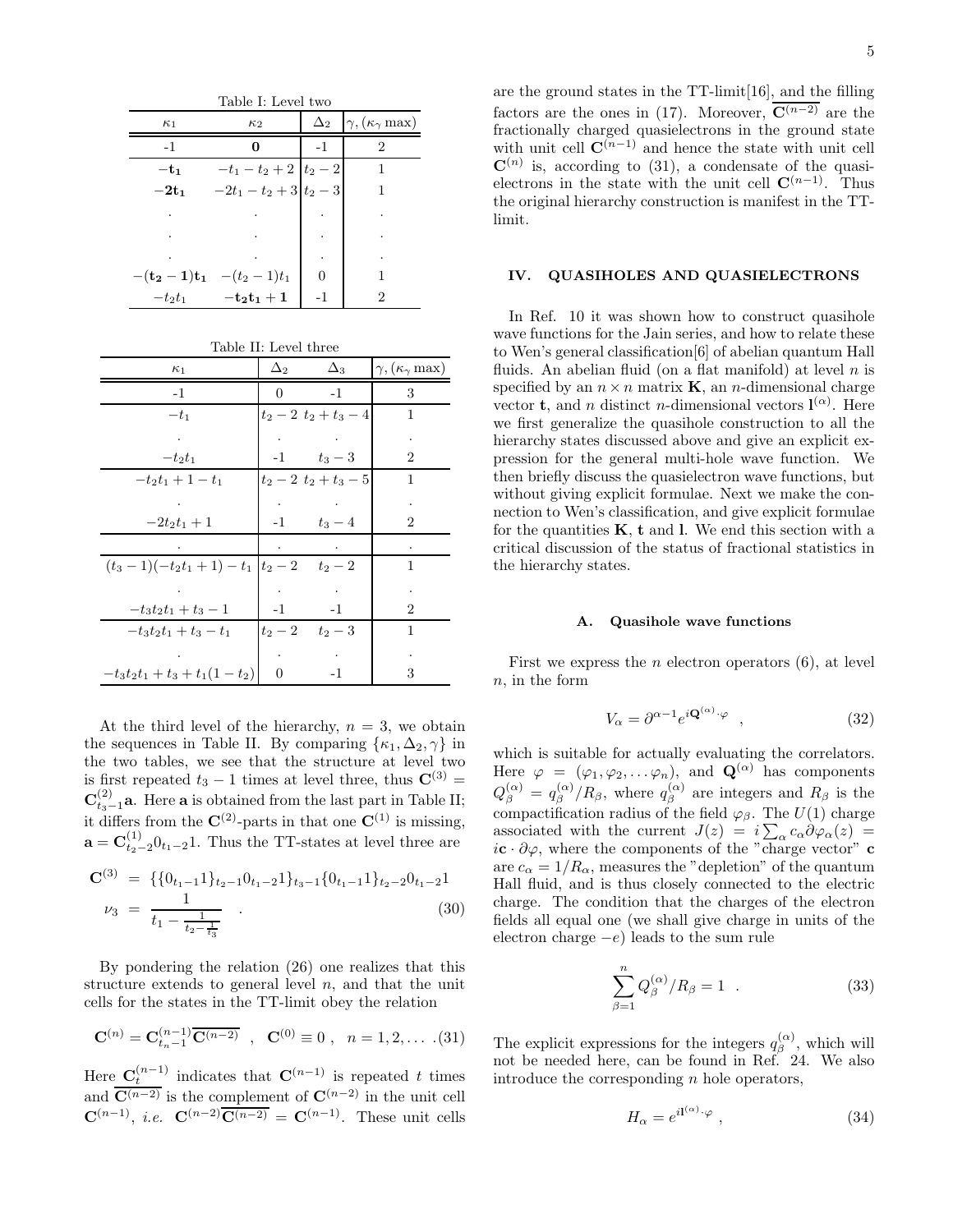where the vectors  $\mathbf{l}^{(\alpha)}$ ,  $\alpha = 1, \ldots n$ , are reciprocal to the vectors  $\mathbf{Q}^{(\alpha)}$ ,

$$
\mathbf{l}^{(\alpha)} \cdot \mathbf{Q}^{(\beta)} = \delta_{\alpha\beta} \quad . \tag{35}
$$

The wave function for a state with  $m$  holes at positions  $\{\eta_i\}$  is given by the correlator

$$
\Psi_h(\{\eta_i\}) = \mathcal{A}\langle \prod_{i=1}^m H_{\beta_i}(\eta_i) \prod_{\alpha=1}^n \prod_{i_\alpha=1}^{M_\alpha} V_\alpha(z_{i_\alpha}) \rangle \quad , \quad (36)
$$

where antisymmetrization is performed over the electron coordinates  $z_i$  only. Evaluating the correlators gives

$$
\Psi_h = \mathcal{A}\{(1-1)^{s_1}\partial_2(2-2)^{s_2}\dots\partial_n^{n-1}(n-n)^{s_n} \times (1-2)^{s_{12}}(1-3)^{s_{13}}\dots((n-1)-n)^{s_{n-1,n}} \times f(\{\eta_i\},\{z_{i\alpha}\})\},
$$
\n(37)

where  $s_{\alpha\beta} = \mathbf{Q}^{(\alpha)} \cdot \mathbf{Q}^{(\beta)}$ ,  $s_{\alpha} \equiv s_{\alpha\alpha}$ , and

$$
f(\{\eta_i\}, \{z_{i\alpha}\}) = \prod_{\alpha=1}^n \prod_{i_{\alpha}=1}^{M_{\alpha}} \prod_{i=1}^m (z_{i_{\alpha}} - \eta_i)^{1^{(\beta_i)} \cdot \mathbf{Q}^{(\alpha)}}
$$

$$
\times \prod_{i < j}^n (\eta_i - \eta_j)^{1^{(\beta_i)} \cdot 1^{(\beta_j)}} . \tag{38}
$$

As stressed by Moore and Read, and discussed in some detail in Ref. 10, there is no local operator that will create quasielectrons. The naive guess,  $H_{\alpha}^{-1}$ , will give correlators which are not analytic in the electron coordinates, and thus not acceptable lowest Landau level wave functions. Nevertheless, one can construct wave functions corresponding to many quasielectrons in specified angular momentum states. By forming coherent superpositions of such states one can then obtain localized multiquasielectron wave functions. The explicit formulae are lengthy and not very illuminating, and we refer to Ref. 10 for some explicit examples. Although there is no local quasielectron operator, it is possible to construct a quasi-local operator,  $P_{\alpha}(\eta)$ , with the same charge and conformal dimension as  $H_{\alpha}^{-1}(\eta)$ , which directly creates the localized quasieletron wave functions[25].

#### B. Topological classification

It is convenient to define the two matrices Q and L with components

$$
Q_{\alpha\beta} = Q_{\alpha}^{(\beta)} \quad \text{and} \quad L_{\alpha\beta} = l_{\alpha}^{(\beta)} \ . \tag{39}
$$

The condition (33) then reads

$$
\mathbf{c}^T \mathbf{Q} = (1, 1, \dots 1) \tag{40}
$$

while the defining condition (35) takes the form

$$
\mathbf{L}^T \mathbf{Q} = \mathbf{1} \tag{41}
$$

The charges of the quasiparticles  $\mathbf{q} = (q_1, q_2, \dots, q_n)$ and the matrix  $\Theta$  containing the (mutual) statistical angles  $\theta_{\alpha\beta}$  between two particles in the groups  $\alpha$  and  $\beta$ respectively, are given by the relations,

$$
\mathbf{q} = -\mathbf{c}^T \mathbf{L} \tag{42}
$$

$$
\mathbf{\Theta} = \pi \mathbf{L}^T \mathbf{L} \,. \tag{43}
$$

Also, as explained in Ref. 10, the filling fraction can be obtained from the background charges needed to make the correlators non-zero, and this yields the relation

$$
\nu = \mathbf{c} \cdot \mathbf{c} \tag{44}
$$

The filling fraction  $\nu$ , together with the quasiparticle charges q, and the statistical angles  $\Theta$ , gives a complete macroscopic description of a quantum Hall fluid on an infinite plane. Using (40) and (41) the relations (44), (42) and (43) can be expressed in the more familiar form given by Wen[6]:

$$
\nu = \mathbf{t}^T \mathbf{K}^{-1} \mathbf{t}
$$
  
\n
$$
\mathbf{q} = -\mathbf{t}^T \mathbf{K}^{-1} \mathbf{L}_s
$$
  
\n
$$
\mathbf{\Theta} = \pi \mathbf{L}_s^T \mathbf{K}^{-1} \mathbf{L}_s , \qquad (45)
$$

if one defines

$$
\mathbf{K} = \mathbf{Q}^T \mathbf{Q}
$$
  
\n
$$
\mathbf{t}^T = (1, 1, \dots 1)
$$
  
\n
$$
\mathbf{L}_s = \mathbf{1} \tag{46}
$$

The relations (45) are precisely those introduced by Wen. Note that the columns of the unit vector  $L_s$ , which we denote as  $\mathbf{l}_s^{(\alpha)}$ , are orthogonal unit vectors. They are Wen's  $l$ -vectors characterizing the *n* fundamental quasiholes; a generic (composite) quasiparticle can be expressed as a linear superposition of these. The values of the vectors **t** and  $I_s^{(\alpha)}$  correspond to his "symmetric basis". Also note that the entries in the K-matrix only depend on the integer scalar products  $\mathbf{Q}^{(\alpha)} \cdot \mathbf{Q}^{(\beta)}$ , and thus on the powers of the Jastrow factors in the ground state wave function, but not on the specific choice of the vectors  $\mathbf{Q}^{(\alpha)}$ .

A Laughlin hole, which is created by the insertion of a thin unit flux tube, amounts to a unit vortex in all the  $n$  condensates, and is given by the operator  $H_L = \prod_{\alpha=1}^n H_\alpha$ , *i.e.*, the l-vector  $(1, 1, ..., 1)$ . The expected values for statistics and charge,  $\theta/\pi = -q = \nu$ , follow from  $(45)$ .

The quasiparticle states can also be constructed in the TT-limit [16] and we suggest that a connection can be made to Wen's classification.

### C. Fractional statistics of the quasiparticles

Above we tacitly assumed that the fractional statistics of the quasiholes could be read from the factors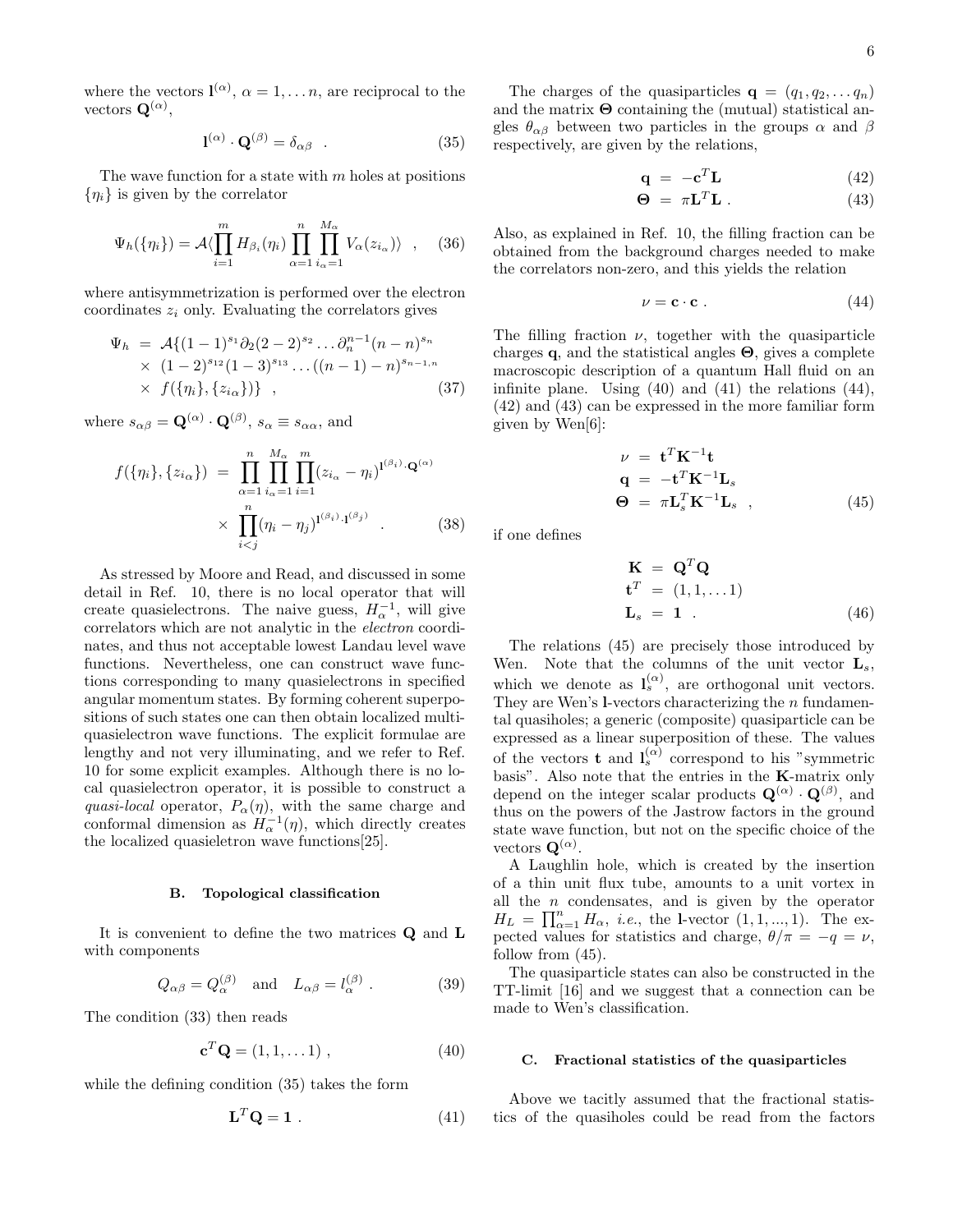$(\eta_i - \eta_j)^{\theta_{ij}/\pi}$ , which gives a phase  $2\theta_{ij}$  to the wave function when one of the quasiparticles encircles the other. This, however, is not the full story when considering a real physical process. First, the motion must be slow enough to be adiabatic, but more importantly, one might also pick up a Berry phase. It is only the sum of the Berry phase and the monodromy  $2\theta_{ij}$  that has a physical significance and can be interpreted in terms of fractional statistics. In particular, if a wave function is normalized as to be single-valued in the quasihole coordinates (it must always be single-valued in the electron coordinates), then the statistical phase equals the Berry phase.

In the case of the Laughlin states, the Berry phase can be evaluated using several methods. In the original calculation by Arovas et al. it was directly related to the charge deficit [26], while Laughlin used the plasma analogy to evaluate the normalization of the twoquasihole wave function from which the Berry phase can be extracted[27, 28]. There are also general arguments by Kivelson and Rocek [29] that relate fractional charge and fractional statistics for quasiholes where the electron density goes to zero in the core. Furthermore, Su has argued that the statistics properties of the elementary quasiparticles follow from those of the Laughlin holes[30] if one assumes that the fractional statistics phase  $\theta_C$  of a composite  $C = A + B$  is given by  $\theta_C = \theta_A + \theta_B + 2\theta_{AB}$ , where  $\theta_{AB}$  is the mutual statistics phase [31].

That these very general arguments can be fallacious is demonstrated by the  $\nu = 1/2$  Moore-Read pfaffian state. While the Laughlin hole with charge 1/2 has statistics  $\pi/2$ , the elementary holes carry charge 1/4 and obey non-abelian statistics, which however is manifested only when four or more holes are present. The cause of this is a degeneracy of the electronic wave function for fixed positions of the quasiholes. This rather subtle effect is not at all obvious from the form of the pfaffian ground state wave function, but is readily seen in the structure of the quasihole operators in the conformal field theory framework.

This last remark emphasizes a fact stressed by Nayak and Wilczek [32]: in all examples we know of, the expected fractional statistics is coded in the pertinent hole operators, i.e. the statistical phases—abelian or nonabelian—are simply the monodromies of the conformal blocks in question; the Berry phase is simply zero. They also proposed that this is true in general, and they gave some arguments to support this hypothesis (see also Ref. 33). From this perspective, the expression (36) is interesting since the monodromies can be explicitly calculated (they are coded in the matrix  $\Theta$ ) while we know of no analytic method to calculate the Berry phases. (The reason for this is that the monodromies are identical for all terms in the sum implied by the antisymmetrization, while the Berry phase involves cross terms that are difficult to handle.) However, assuming that the Berry phases are zero for the wave functions (37), which is supported by numerical calculations at  $\nu = 2/5$  as well as the general arguments referred to above, the statistics of the elementary holes in these hierarchy states is given by (45).

### V. COMPOSITE FERMIONS

To illuminate the relationship between the wave functions (12), and those constructed using composite fermions, we first consider the  $n = 2$  case,

$$
\Psi = \mathcal{A}\{(1-1)^{t_1}\partial_2(2-2)^{t_1+t_2-2}(1-2)^{t_1-1}\},\,(47)
$$

with groups 2 and 1 containing  $M_2$  and  $M_1 = M_2(t_2 - 1)$ particles, respectively. The derivatives act on everything to their right. For  $t_2 = 2$ ,  $\Psi$  are Jain's wave function at  $\nu = 2/(2t_1 - 1)$ , while  $t_1 = 3, t_2 = 4$  gives our proposal for the observed state at  $\nu = 4/11$ .

For general n, if  $t_{\alpha} = 2$  for  $\alpha = 2, \ldots, n$ , it follows from (17) that  $\nu_n = n/((t_1 - 1)n + 1)$ , and the wave functions (47) are Jain's composite fermion wave functions as explained in Ref. 10. The  $t_i$ 's determine the densities of the  $n$  condensates that build up the state—the "principal" composite fermion states are the ones where all but the first of these condensates have maximal density; in the CF language, they correspond to integer quantum Hall states of composite fermions.

More generally, one can interpret all the hierarchy states (47) in terms of fractional quantum Hall states of composite fermions [34]. This is most easily illustrated by the case of  $\nu = 4/11$  obtained by taking  $t_1 = 3, t_2 = 4$ :

$$
\Psi_{4/11} = \mathcal{A}\{(1-1)^3 \partial_2 (2-2)^5 (1-2)^2\}
$$
  
= 
$$
\mathcal{A}\{(1-1)^1 \partial_2 (2-2)^3\} \prod_{i < j} (z_i - z_j)^2, \quad (48)
$$

where the squared Jastrow factor includes all pairs of particles. The first group of coordinates corresponds to the usual Slater determinant of the filled lowest CF Landau level, while the second describes the 1/3-filled second CF Landau level—it may be written as a sum of Slater determinants of the various allowed distributions of  $M_2$  composite fermions in the  $3M_2$  states of the second CF Landau level. In other words, the 4/11 state can be viewed as a  $\nu^* = 1 + 1/3$  state of composite fermions,  $\nu^{-1} = \nu^{*-1} + 2 = 11/4$ . This was first pointed out by Chang and Jain, who proposed a wave function which is similar to the one given here [34].

Note that the derivatives  $\partial_2$  which are necessary in order for this wave function to be non-zero under antisymmetrization over the two groups [10], are the lowest Landau level projection of the anti-holomorphic coordinates  $\bar{z}_2$  characteristic of the second Landau level.

Similar reasoning can be applied at higher levels in the hierarchy, where a less trivial example is the  $\nu = 12/29$ state at level  $n = 4$ , obtained from the set  $t_{\alpha} = 3, 2, 4, 2$ , giving  $s_1 = s_2 = 3$ ;  $s_3 = s_4 = 5$ ;  $s_{1\beta} = s_{2\beta} = 2$ ;  $s_{34} = 4$ . Pulling out a full, squared Jastrow factor and rearranging derivatives, this wave function may be rewritten in the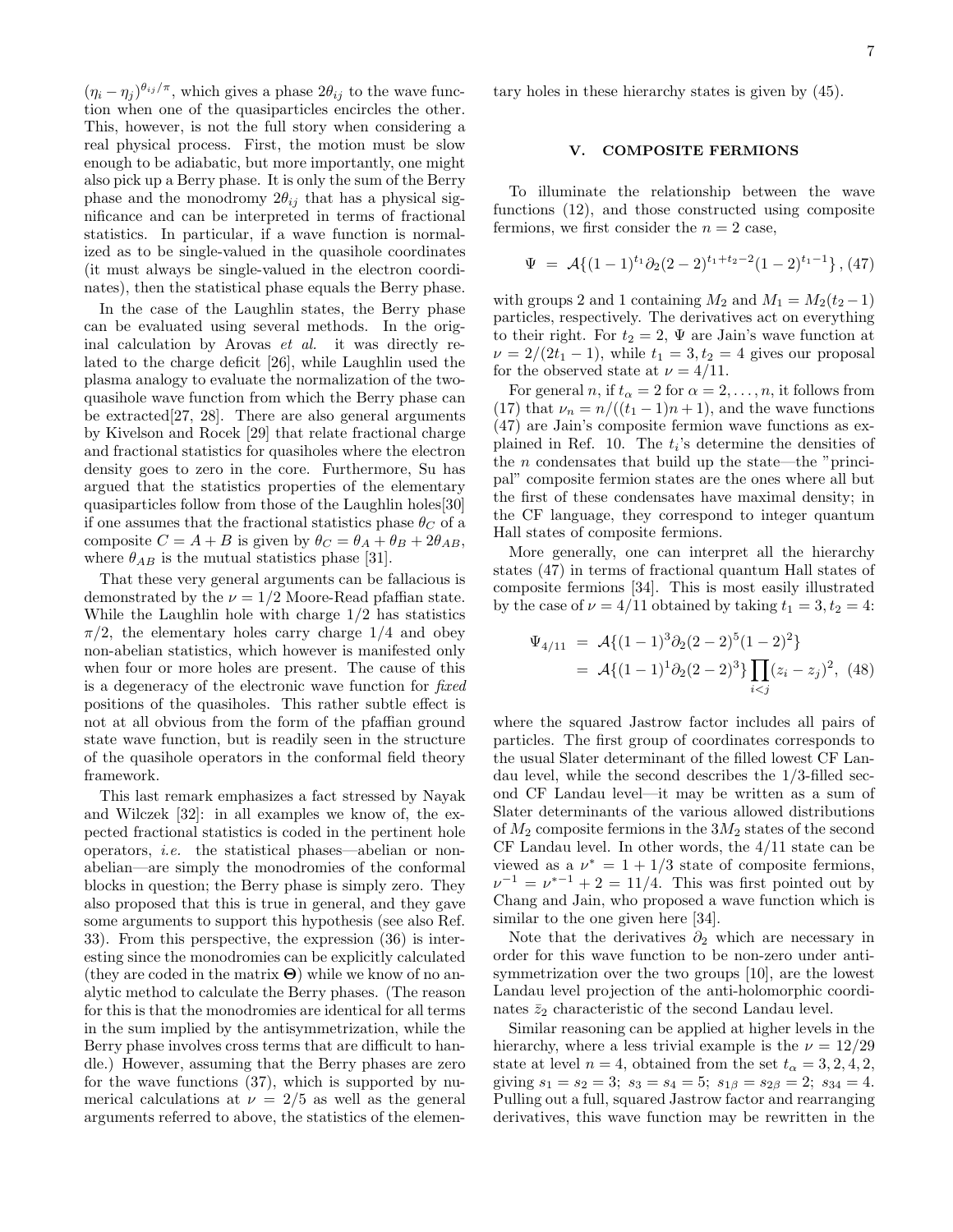following, suggestive way:

$$
\Psi_{12/29} = \mathcal{A}\{(1-1)^1 \partial_2 (2-2)^1 \partial_3^2 \partial_4^2
$$
\n
$$
\times \left[ (3-3)^3 \partial_4 (4-4)^3 (3-4)^2 \right] \} \prod_{i < j} (z_i - z_j)^2.
$$
\n(49)

The CF interpretation of this state goes as follows: Groups 1 and 2 fill the two lowest CF Landau levels, while the part inside the square brackets has the form of a 2/5 CF state, consisting of the groups 3 and 4, cf (47). The double derivatives can be thought of as "lifting" this state to the third CF Landau level. So the complete state can be interpreted as the  $\nu^* = 1 + 1 + 2/5$ CF state,  $\nu^{-1} = \nu^{*-1} + 2 = 29/12$ . Again, it can be seen that the wave function would be zero if  $V_4$  did not have an additional derivative as compared to  $V_3$ , since the expression in square brackets would be zero under antisymmetrization of groups 3 and 4 in the absense of  $\partial_4$ . (Note that both the operator  $\partial_3^2 \partial_4^2$  and the overall Jastrow factor is symmetric under exchange of 3 and 4.)

It is fairly straightforward to convince oneself that similar arguments, including the necessity of an additional derivative at each level, carries over to the entire hierarchy: Each time a  $t_{\gamma} > 2$  ( $\gamma \geq 2$ ) enters the sequence  $\{t_{\alpha}\}\$ , the subsequent groups  $(\beta \geq \gamma)$  combine to form a fractional state of composite fermions in the topmost CF Landau level, while the groups corresponding to  $\beta < \gamma$ form filled CF Landau levels. For example, if only one of the t's differs from 2,  $t_{\alpha} = 2$ ;  $\alpha \neq \gamma$ ,  $t_{\gamma} = 4$ , the resulting state will correspond to an integer (depending on the position of  $t_{\gamma}$ ) number of filled CF Landau levels, plus one of the principal Jain fillings  $(1/3, 2/5, 3/7...)$ in the topmost level; with  $t_{\gamma} = 6$  instead, the filling of the topmost level is one of the  $k = 2$  Jain fractions (1/5,  $2/9, \ldots$ ). If more than one of the  $t_i$ 's differs from 2, the filling of the topmost CF Landau level is in itself "hierarchical" (e.g., the sequence  $t_{\alpha} = 3, 2, 4, 4$  corresponds to  $\nu^* = 1 + 1 + 4/11$ .

Taking the picture of weakly interacting composite fermions literally, it is natural that only the topmost CF Landau level can be partially filled since the levels are split by an effective cyclotron gap. Needless to say, our wave functions have no notion of such a cyclotron gap since they are constructed directly in the lowest Landau level. However, it should be noted that an effective Landau level structure, with effective cyclotron gaps, emerges in the TT-limit. States corresponding to several partially filled CF Landau levels, as *e.g.* the  $n = 2$  state at  $\nu = 2/7$ with  $s_1 = s_2 = 5$  and  $s_{12} = 2$ , are not included in the hierarchy sequence (47), and might in fact be non-abelian.

Note that except for the Jain sequence, there is no direct connection between the hierarchy level  $n$  and the number of occupied CF Landau levels, since the uppermost level can support an arbitrarily complicated fractional state. This also implies that as one moves up in the hierarchy, the CF interpretation of the states becomes increasingly contrived, and the appealing simplicity of the composite fermion description of the Jain sequence is all but lost.

In the above analogies, we were somewhat cavalier about exactly how the derivatives were acting, since this is anyhow not well defined within the CF scheme. (The wave functions for the positive Jain series discussed in this paper correspond to the originally proposed CF projection scheme.) A more interesting question is whether the derivatives in (6) are all needed, especially since the topologically relevant quantities are all coded in the powers of the Jastrow factors. Here we only offered a partial answer: Within the hierarchy construction implied by (6), the derivative can not be omitted as argued above. Although we can not fully exclude the possibility of *delet*ing derivatives from  $V_n$  when constructing  $V_{n+1}$ , we find this possibility unlikely. The reason is that  $V_{n+1}$  is closely related to the quasielectron operator which can be shown to be quasi-local, thus excluding long-range operators such as inverse derivatives [25].

The original hierarchy construction is manifest in the Tao-Thouless limit; however, a connection to composite fermions can be made also in this limit. The TT-states at filling factors  $1/3$ ,  $2/5$  and  $4/11$  are  $0<sub>2</sub>1$ ,  $0<sub>2</sub>101$ ,  $(0<sub>2</sub>1)<sub>3</sub>01$ respectively.  $0<sub>2</sub>1$  is the filled lowest effective (CF) Landau level. Quasielectrons 01 in a  $1/3$  ground state with N cells  $(0<sub>2</sub>1)<sub>N</sub>$  can be inserted in N equivalent places, which may be interpreted as an effective Landau level with N states. Filling all these gives the state with unit cell  $0<sub>2</sub>101$ , *i.e.*, the  $2/5$  state, which thus can be interpreted as consisting of two filled effective Landau levels. If instead one third of the states in the second effective Landau level is filled, then the state with unit cell  $(0<sub>2</sub>1)<sub>3</sub>01$ , *i.e.*, the 4/11 ground state, is obtained. This interpretation can be extended to other filling factors but becomes less natural at higher levels in the hierarchy.[38]

### VI. SUMMARY AND OUTLOOK

In this paper we constructed wave functions for the quantum Hall hierarchy ground states that are built by successive condensations of quasielectrons, and explicitly showed that, when put on a cylinder, they evolve into the Tao-Thouless ground states when the cylinder becomes thin. We also constructed the general quasihole states and showed, using standard assumptions about Berry phases, that they have all expected topological properties and fit into Wen's general classification of QH fluids. Finally we pointed out that the successful composite fermion approach to QH physics fits naturally in our scheme.

There are many questions that have to be answered before we can claim to have a comprehensive understanding of the QH hierarchy states. First, our approach is so far limited to condensation of quasielectrons. It is not clear how to incorporate the condensation of quasiholes, but it is likely to involve products of holomorphic and nonholomorphic conformal blocks. These objects have nice topological properties, but it is less clear how to extract lowest Landau level wave functions.